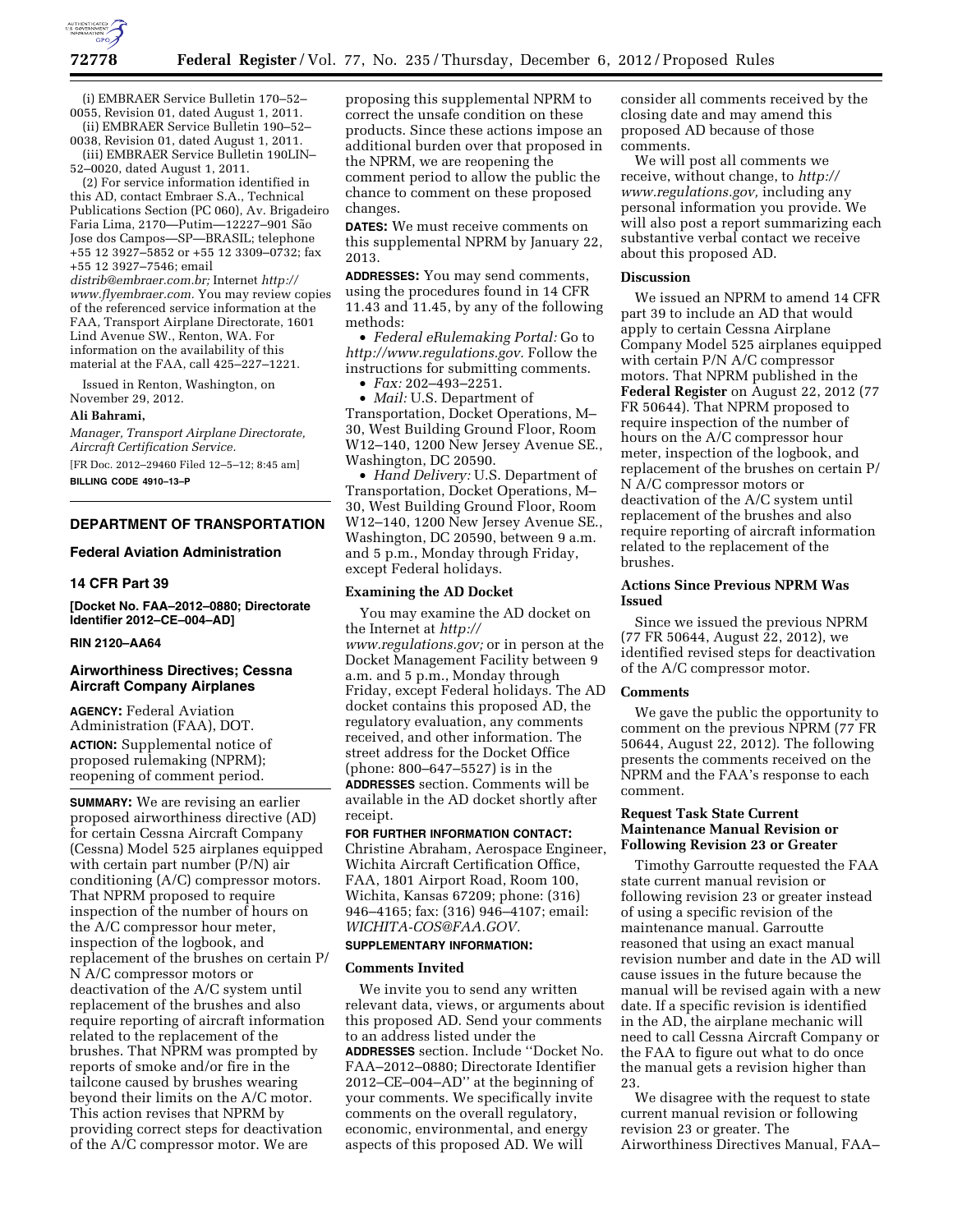IR–M–8040.1 C, dated May 17, 2010, (*[http://rgl.faa.gov/Regulatory](http://rgl.faa.gov/Regulatory_and_Guidance_Library/rgOrders.nsf/0/66DDD8E1D2E95DB3862577270062AABD?OpenDocument&Highlight=order8040.1c)*\_*and*\_ *Guidance*\_*[Library/rgOrders.nsf/0/](http://rgl.faa.gov/Regulatory_and_Guidance_Library/rgOrders.nsf/0/66DDD8E1D2E95DB3862577270062AABD?OpenDocument&Highlight=order8040.1c) [66DDD8E1D2E95DB3862577270062](http://rgl.faa.gov/Regulatory_and_Guidance_Library/rgOrders.nsf/0/66DDD8E1D2E95DB3862577270062AABD?OpenDocument&Highlight=order8040.1c) [AABD?OpenDocument&Highlight=](http://rgl.faa.gov/Regulatory_and_Guidance_Library/rgOrders.nsf/0/66DDD8E1D2E95DB3862577270062AABD?OpenDocument&Highlight=order8040.1c) [order8040.1c](http://rgl.faa.gov/Regulatory_and_Guidance_Library/rgOrders.nsf/0/66DDD8E1D2E95DB3862577270062AABD?OpenDocument&Highlight=order8040.1c)*) states in Chapter 7, paragraph 9 (specifically subparagraph (3)) that the phrase ''or later FAAapproved revision'' when referring to the service information is not allowed. This phrase violates Office of the Federal Register policies for approving materials that are incorporated by reference. Service information that we incorporate by reference in an AD is often revised after we issue the AD. We can approve later revisions of service information as an alternative method of compliance.

We did not change the proposed AD action based on these comments.

### **Request Correct Deactivation Instructions for the A/C**

Cessna requested we include revised procedures for deactivating the A/C in the AD.

Cessna stated that pulling the A/C circuit breaker does not disable the A/C compressor motor. The A/C can be deactivated by removal of a fuse limiter. Cessna provided specific deactivation instructions to include in the AD and requested we incorporate these instructions in the proposed AD.

We agree with Cessna's request because the instructions for deactivating the system were not correct in the NPRM (77 FR 50644, August 22, 2012).

We changed the proposed AD action based on these comments.

### **FAA's Determination**

We are proposing this supplemental NPRM because we evaluated all the relevant information and determined the unsafe condition described previously is likely to exist or develop in other products of the same type design. Certain changes described above expand the scope of the original NPRM. As a result, we have determined that it is necessary to reopen the comment period to provide additional

opportunity for the public to comment on this supplemental NPRM.

# **Proposed Requirements of the Supplemental NPRM**

This supplemental NPRM would require inspection of the number of hours on the A/C compressor hour meter, inspection of the logbook, replacement of the brushes on certain P/ N A/C compressor motors or deactivation of the A/C system until replacement of the brushes, and reporting of aircraft information related to the replacement of the brushes.

## **Costs of Compliance**

We estimate that this proposed AD affects 408 airplanes of U.S. registry.

We estimate the following costs to comply with this proposed AD:

### ESTIMATED COSTS

| Action | Labor cost                                                                             | Parts cost        | Cost per<br>product | Cost on U.S.<br>operators |
|--------|----------------------------------------------------------------------------------------|-------------------|---------------------|---------------------------|
| motor. | Inspect and replace brushes on the $A/C$ 11 work-hours $\times$ \$85 per hour = \$935  | $\parallel$ \$252 | \$1.187             | \$484,296                 |
| turer. | Return shipment of brushes to the manufac-   \$15 per return with two required returns | Not applicable    | \$30                | \$12,240                  |

### **Authority for This Rulemaking**

Title 49 of the United States Code specifies the FAA's authority to issue rules on aviation safety. Subtitle I, section 106, describes the authority of the FAA Administrator. ''Subtitle VII: Aviation Programs'' describes in more detail the scope of the Agency's authority.

We are issuing this rulemaking under the authority described in Subtitle VII, Part A, Subpart III, Section 44701: ''General requirements.'' Under that section, Congress charges the FAA with promoting safe flight of civil aircraft in air commerce by prescribing regulations for practices, methods, and procedures the Administrator finds necessary for safety in air commerce. This regulation is within the scope of that authority because it addresses an unsafe condition that is likely to exist or develop on products identified in this rulemaking action.

## **Regulatory Findings**

We determined that this proposed AD would not have federalism implications under Executive Order 13132. This proposed AD would not have a

substantial direct effect on the States, on the relationship between the national Government and the States, or on the distribution of power and responsibilities among the various levels of government.

For the reasons discussed above, I certify this proposed regulation:

(1) Is not a ''significant regulatory action'' under Executive Order 12866,

(2) Is not a ''significant rule'' under the DOT Regulatory Policies and Procedures (44 FR 11034, February 26, 1979),

(3) Will not affect intrastate aviation in Alaska, and

(4) Will not have a significant economic impact, positive or negative, on a substantial number of small entities under the criteria of the Regulatory Flexibility Act.

#### **List of Subjects in 14 CFR Part 39**

Air transportation, Aircraft, Aviation safety, Incorporation by reference, Safety.

### **The Proposed Amendment**

Accordingly, under the authority delegated to me by the Administrator, the FAA proposes to amend 14 CFR part 39 as follows:

## **PART 39—AIRWORTHINESS DIRECTIVES**

1. The authority citation for part 39 continues to read as follows:

**Authority:** 49 U.S.C. 106(g), 40113, 44701.

### **§ 39.13 [Amended]**

2. The FAA amends § 39.13 by adding the following new airworthiness directive (AD):

**Cessna Aircraft Company:** Docket No. FAA– 2012–0880; Directorate Identifier 2012– CE–004–AD.

### **(a) Comments Due Date**

We must receive comments by January 22, 2013.

## **(b) Affected ADs**

#### None.

#### **(c) Applicability**

This AD applies to Cessna Aircraft Company Model 525 airplanes, serial number  $(S/N)$  525–0001 through 525–0558, and 525– 0600 through 525–0701, that:

(1) Are equipped with part number (P/N) 1134104–1 or 1134104–5 air conditioning (A/ C) compressor motor; and